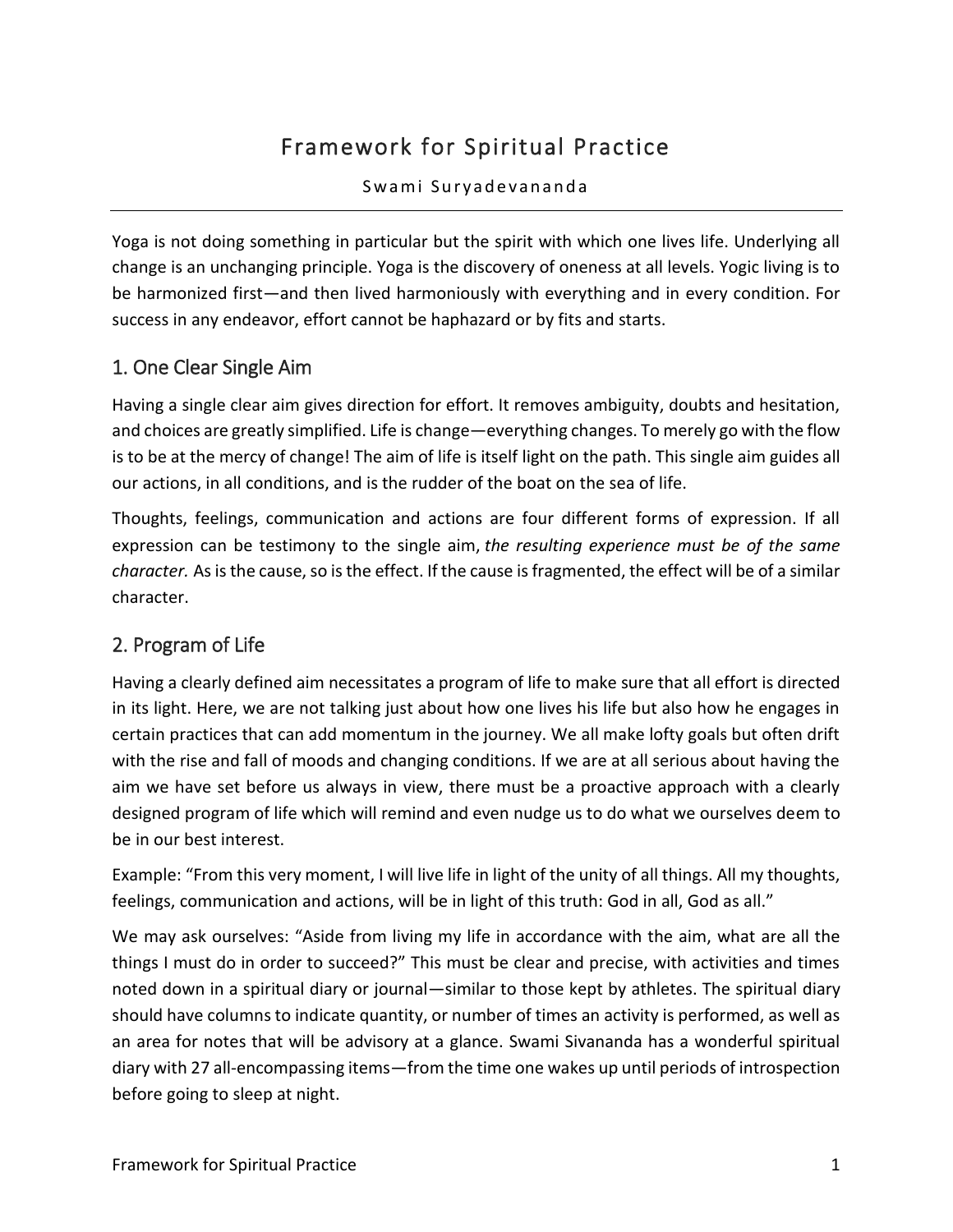# 3. Way of Self-Accountability

A process of daily self-analysis and a means of self-accountability is the third requisite. Daily selfanalysis is taking stock to see how the day's activities were done. Did I do all that I set out to do? —and did I do these well? What lessons did I learn? —and are there any changes needed?

Aside from self-analysis, there must be self-accountability. How do you plan to hold yourself accountable for things you set out to do and just did not do—regardless of the excuse? This is also a form of self-discipline and it is crucial in the development and cultivation of will power. It is the lack of will power that weakens resolve and diffuses effort.

Self-discipline or self-accountability is not punitive and should not be a sort of silly beating of oneself in any way. Affirm: "I set out to do something that I myself deemed to be in my own best interest. I am not concerned with the reason why I did not do it, as there will be ample reasons for not doing something—regardless of their validity." No excuse is valid if you are serious about progress, as latent potential energy is only roused to the conscious level when a *sense of urgency* is felt within. This sense of urgency is cultivated by self-accountability or self-discipline.

Can I be firm enough to give up the evening meal, some sleep or anything else to make time to do what is needed before the end of the day? The use of the spiritual diary or journal is best in the early to mid-evening hours when there is still time to hold oneself accountable.

Discipline is the stuff that makes greatness. It is the *refining fire* that turns innate talent into ability. It is not punitive, but positive, as it insists that you do what you yourself deem to be in your own best interests—and hence is your best friend. Self-accountability is your steady guide and light on the path. It empowers you to take steps to ensure that what must happen, does happen.

### 4. Safe Harbor

Whenever a new direction is chosen, the old collides with the new. The old is not limited to people, things or external conditions but to old habits or modes of *thought*. Friction on the path of change and evolution is proportionate to the hold of the old.

The excuses and lack of will stem from our own selves—not from anything or anyone else. We are our own best friend and our own worst enemy. Our past itself rises to obstruct the future in the present—there is no other blockage. No one can stop you from doing what you want to do if you really want to. This is particularly vital when cutting a new path. What is key is that this safeharbor should be, in its very character, contributive or supportive of the aim—else, it is an escape and the older urges will rise again with renewed strength!

Firstly, there must be clarity in dealing with the external, old environment. Things not conducive to the aim must be abandoned and those conducive to the aim encouraged. This must happen